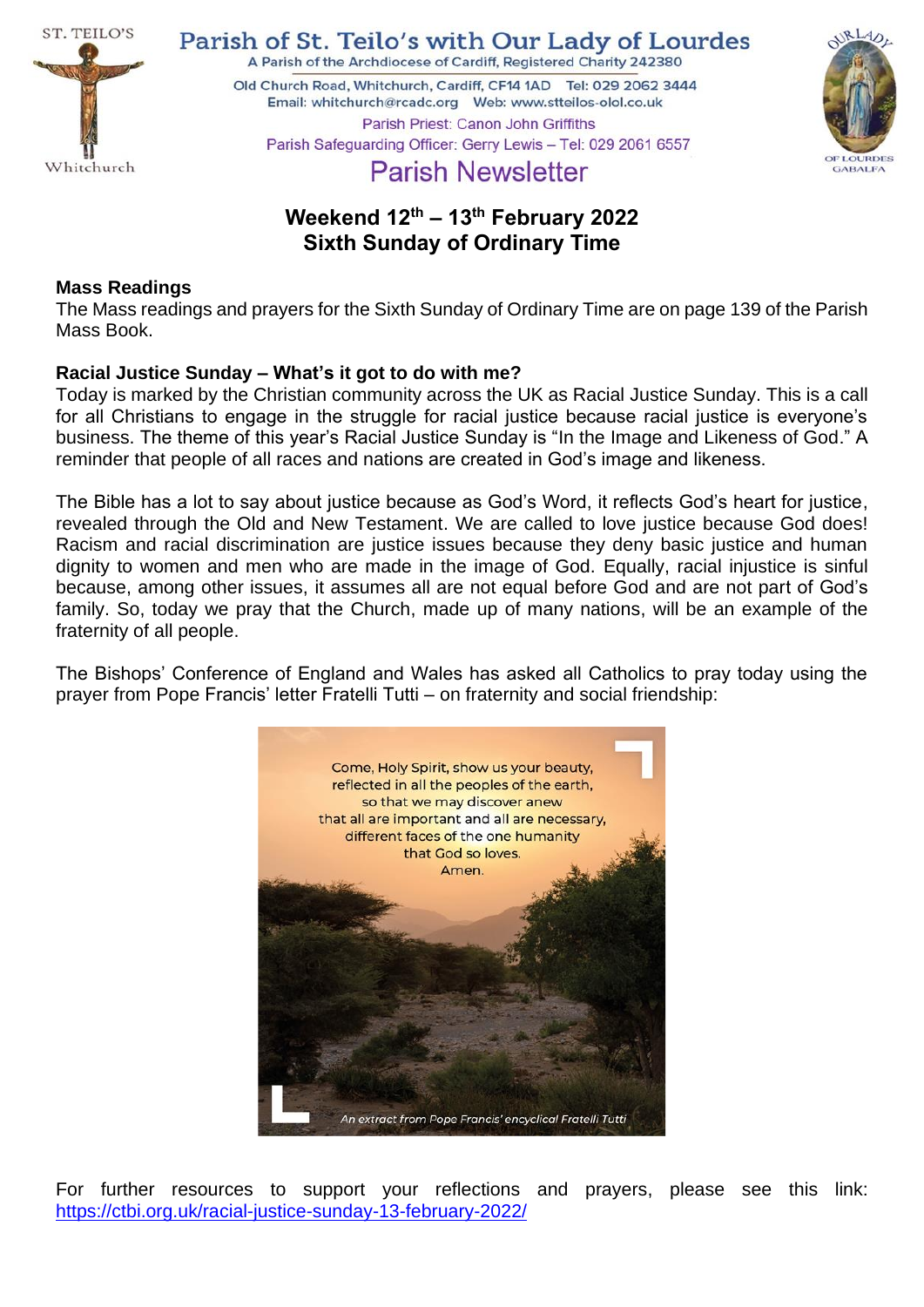## **First Holy Communion**

Preparation for First Holy Communion will continue this Sunday with the second session for the Children at 9am in St. Teilo's Parish Hall. Following this, the young people undertaking the course will be introduced to the Parish Community as candidates for the Sacrament.

#### **Clothes donations for the SVP**

The Parish St. Vincent De Paul (SVP) Conference is undertaking a monthly collection of clothing for the SVP Charity Shop. Clean, good quality adult and children's clothing and small household goods are very welcome. Donations may be left outside the confessionals at the rear of St. Teilo's this weekend. The clothes will be removed early on Monday morning, so please ensure that donations are brought to the Church by the end of the evening Mass this weekend or kept at home until the second Sunday of March when we will have another collection.

*Thank you from the parish SVP.*

#### **Baptism Preparation Course**

The second session of the Baptism Preparation Course will take place on Wednesday of this week, February 16<sup>th</sup> at 7pm in St. Teilo's Parish Hall. All those who wish to have their child baptised need to attend both sessions of the course before the Baptism.

#### **Confirmation**

If you are the parent of a young person in Year 8 or above who has not yet been confirmed, you are asked to consider enrolling him/her on this year's Confirmation Programme.

The programme will begin with a Parents' Information Evening on Monday, February 28<sup>th</sup> at 6pm in St. Teilo's Parish Hall. This will be followed by an Enrolment Mass at 10am on the First Sunday of Lent, March 6<sup>th</sup>, and the programme for the young people will continue on Monday evenings at 6pm in St. Teilo's Parish Hall.

Enrolment Forms are available at the back of both Churches and they, along with a copy of the confirmandi's Baptismal Certificate, should be brought to the Parents' Information Evening on February 28<sup>th</sup>.

#### **Synodal Process – Next Steps**

Fr. John writes:

Many thanks to all those who attended the session last Wednesday. Guided by the Holy Spirit, it allowed us to listen to each other as we look to the future of the Church.

The second session will be in St. Teilo's Church on Wednesday, February 16<sup>th</sup> at 7pm. The third session will be on Saturday. February 26<sup>th</sup> at 11am. The meetings will last no more than an hour. If you have not been to a session already, please do make an effort to come along. Those who attended last week are welcome to come to the second and third sessions.

## **Parish Council Elections**

The Candidate Information and Ballot Papers remain available at the back of both Churches. If you have not done so already, please take them and read them carefully and pray about the choices you have. The Ballot papers, on the back of the Candidate Information, need to be returned by next Sunday, February  $20<sup>th</sup>$ . On Sunday, February  $27<sup>th</sup>$ , the New Parish Council Members will be announced.

#### **Children's Liturgy**

Nick Davies, a member of the Children's Liturgy team continues to provide resources designed for children and families. The resources can be found on the parish website. The children's resource for this weekend can be found here – [https://stteilos-olol.co.uk/wp-content/uploads/2022/02/13Feb-](https://stteilos-olol.co.uk/wp-content/uploads/2022/02/13Feb-C.pdf)[C.pdf](https://stteilos-olol.co.uk/wp-content/uploads/2022/02/13Feb-C.pdf) and the family one here – <https://stteilos-olol.co.uk/wp-content/uploads/2022/02/13Feb-FT.pdf>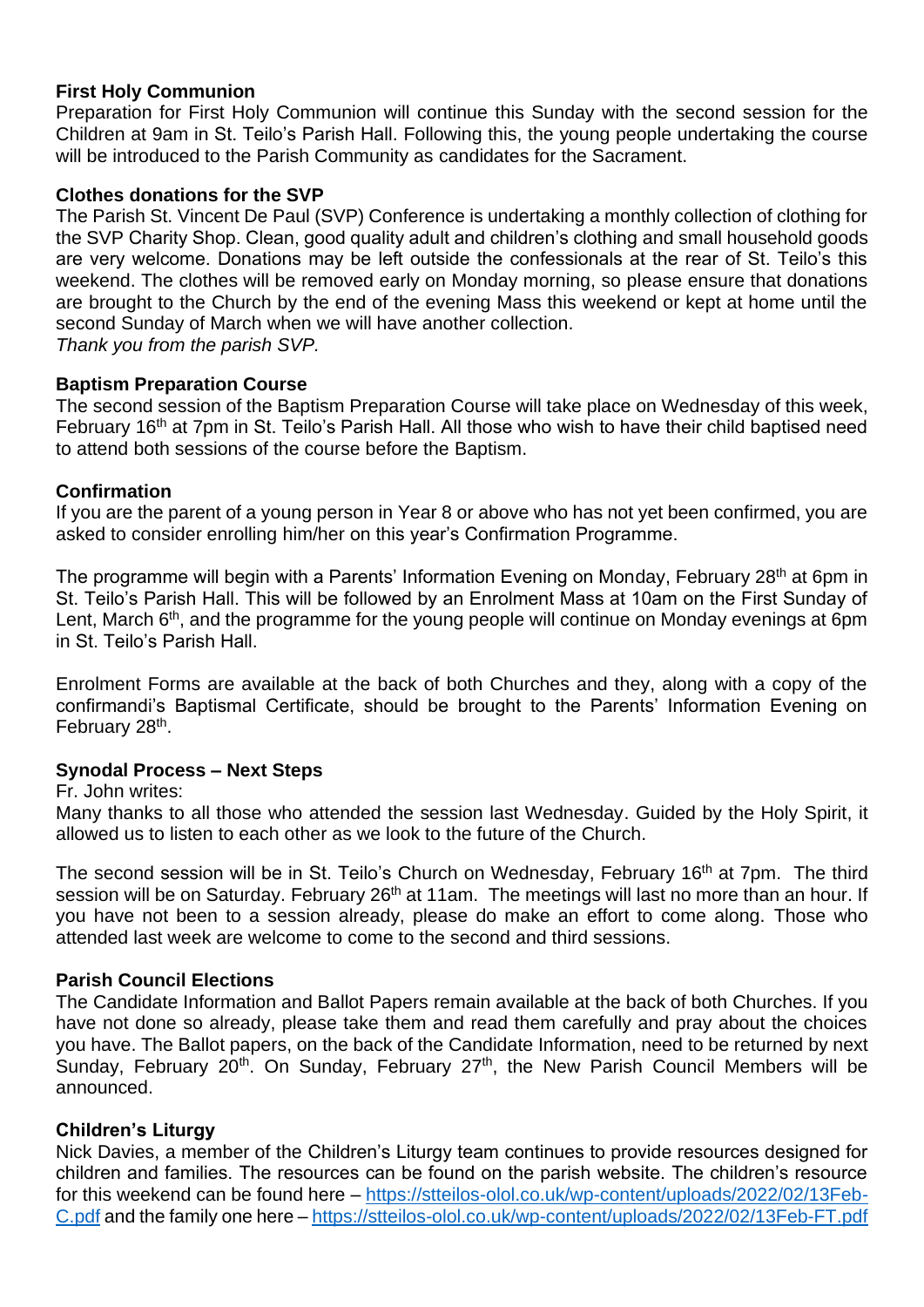## The God Who Speaks Sharing the Word of God



**Through Ministry** 





A Day of Reflection via Zoom for: Ministers of the Word, Catechists and Leaders of Children's Liturgy of the Word

Saturday 5<sup>th</sup> March 2022 10.30 <u>am</u> – 3 pm

Keynote Speaker: Deacon Rob Coyne

To confirm a place and further information, please email Diocesan Scripture Champions madeleine.walters@rcadc.org or\_kate.duffin@hotmail.co.uk

## **Christ the King Primary School – Nursery Applications September 2022**

This concerns children born between 01/09/2018 and 31/08/2019. The application system opened on Monday, January 24<sup>th</sup> and will close on Monday, February 21<sup>st</sup> for children starting nursery in September 2022. Applications are available on the school website under the Key Information tab and then select Admissions: <https://www.christthekingcathprm.co.uk/admissions/> If you would prefer, the school can post an application to you. Please contact the school office at: [christthekingprm@cardiff.gov.uk](mailto:christthekingprm@cardiff.gov.uk) to request a hard copy.

## **Praying for the Sick of the Parish**

Please remember those who are sick in your daily prayers: Fr. Andrew Berry OSB, Keith Alexander, Bob Bending, Yvonne Butcher, Dorothy David, Barbara Day, Philip Evans, Mary Jones, Mary Joseph, John Mintram, Theresa Ng, Tom O'Leary, Terry O'Shea, Derek Phillips and Bridget WynneFarrell. If you would like to add someone to the list, please email [whitchurch@rcadc.org.](mailto:whitchurch@rcadc.org)

## **Rest in Peace**



In your mercy, please pray for the family of the new-born baby, Jackson Tobia-Kittow, who was stillborn. We pray that the angels and saints will lead this child to the place of light and peace where one day we will be united. Fr. John will lead the Commendation for baby Jackson on Tuesday afternoon. Please also pray for the

repose of the soul of John Tucker, of Llandaff North, who died this week. His funeral arrangements will be announced once they are confirmed. Please pray for the repose of the souls of those whose anniversaries occur at this time: Father Luke Delaney, Mary Perrins, Mary Grace, Elizabeth Jenkins, Giuseppe Gagliardi, Joseph Daly, Eric (Dick) Dicketts, Elizabetb Pickard, Leo Fullerton, Dennis O'Neill, William Hellings, Agustine Besagni, David Davies, Pedro Ramos, Josephine Pearce, Armand Demay, Emily Cavenagh, Catherine Cummins, William Howe, Muriel Jones, Minnie Thomas, Jacqueline Murray, William Leahy, John Pearce, William Brown, Margarette May, Latjof Forduary, John Aherne, Josephine McElligoth, Thomas Hennessey, Elizabeth Green, Francs Jenkins, Leonard Steer, David Purnell, Helen Purnell, Doris Pearce, Helen Diggins, Rev. Bernard Driscoll, Ryland Kiff, Christina Lewis, Vincent Scott, Winifred Taylor and Margaret Kelly-Howell.